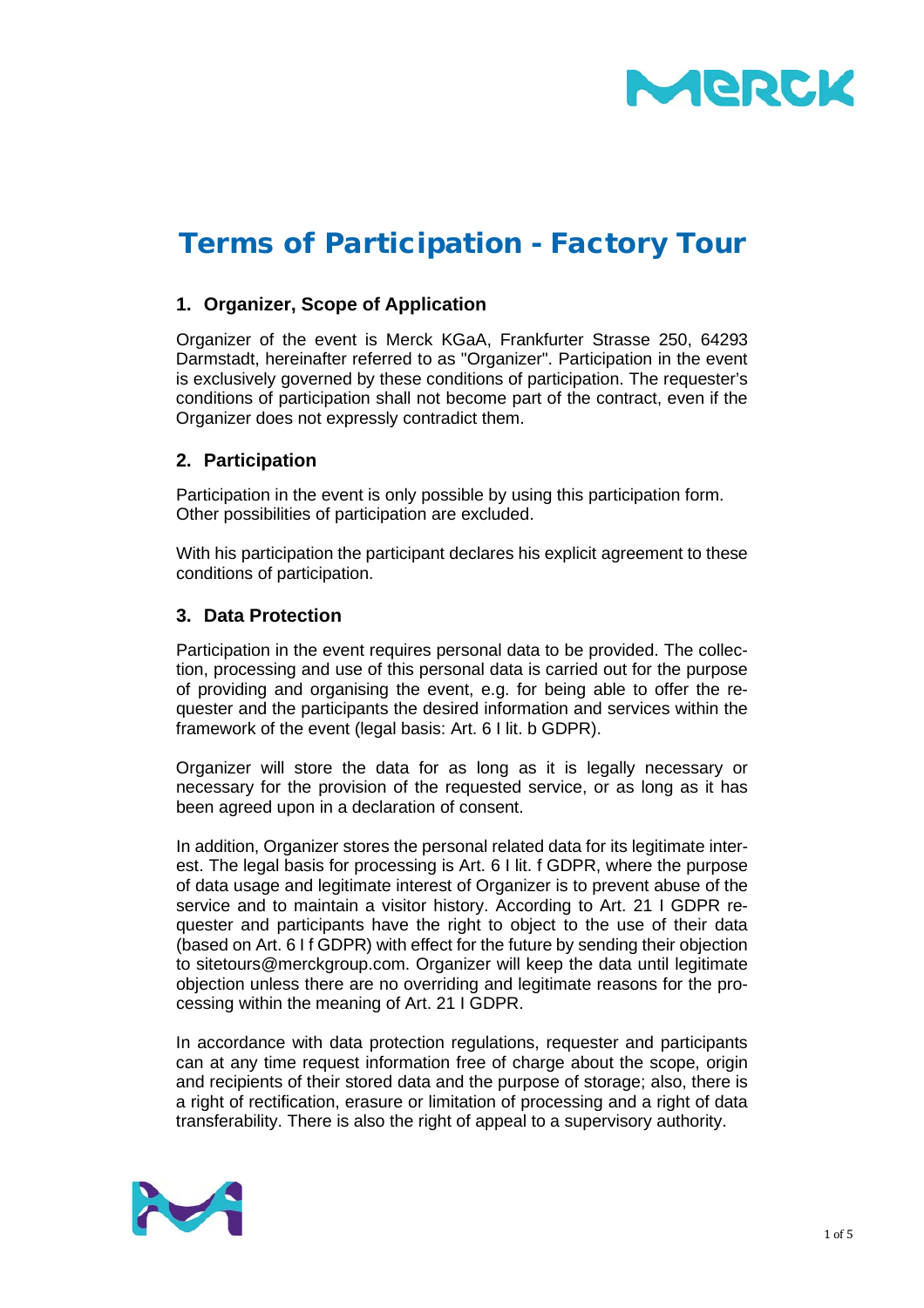

Apart from that, the principles for data processing described in the [general](https://www.merckgroup.com/en/privacy-statement.html)  [data protection statement](https://www.merckgroup.com/en/privacy-statement.html) of the Organizer are applicable.

The requester confirms that the information provided by him, in particular first name, last name and e-mail address, is true and correct, that he is entitled to provide the data of any other participants and that he has sufficiently informed these other participants about the processing, e.g. by means of the data protection information attached in Annex 1.

#### **4. Photographs, Videos and Sound Recordings**

Taking photographs, screen shots, videos, sound recordings or to perform similar recordings - also for private use - is prohibited. Exceptions can only be permitted with the prior written consent of the Organizer. If the requester violates this prohibition, he can be excluded from further participation.

#### **5. Other Provisions**

Questions or complaints in connection with the event can be addressed to the Organizer. Contact details and address can be found on the [Organizer's](https://www.merckgroup.com/de/legal-disclaimer.html)  [website.](https://www.merckgroup.com/de/legal-disclaimer.html)

Should individual provisions of these terms become void, invalid or non-viable, this shall not affect the validity of the remaining conditions of these terms.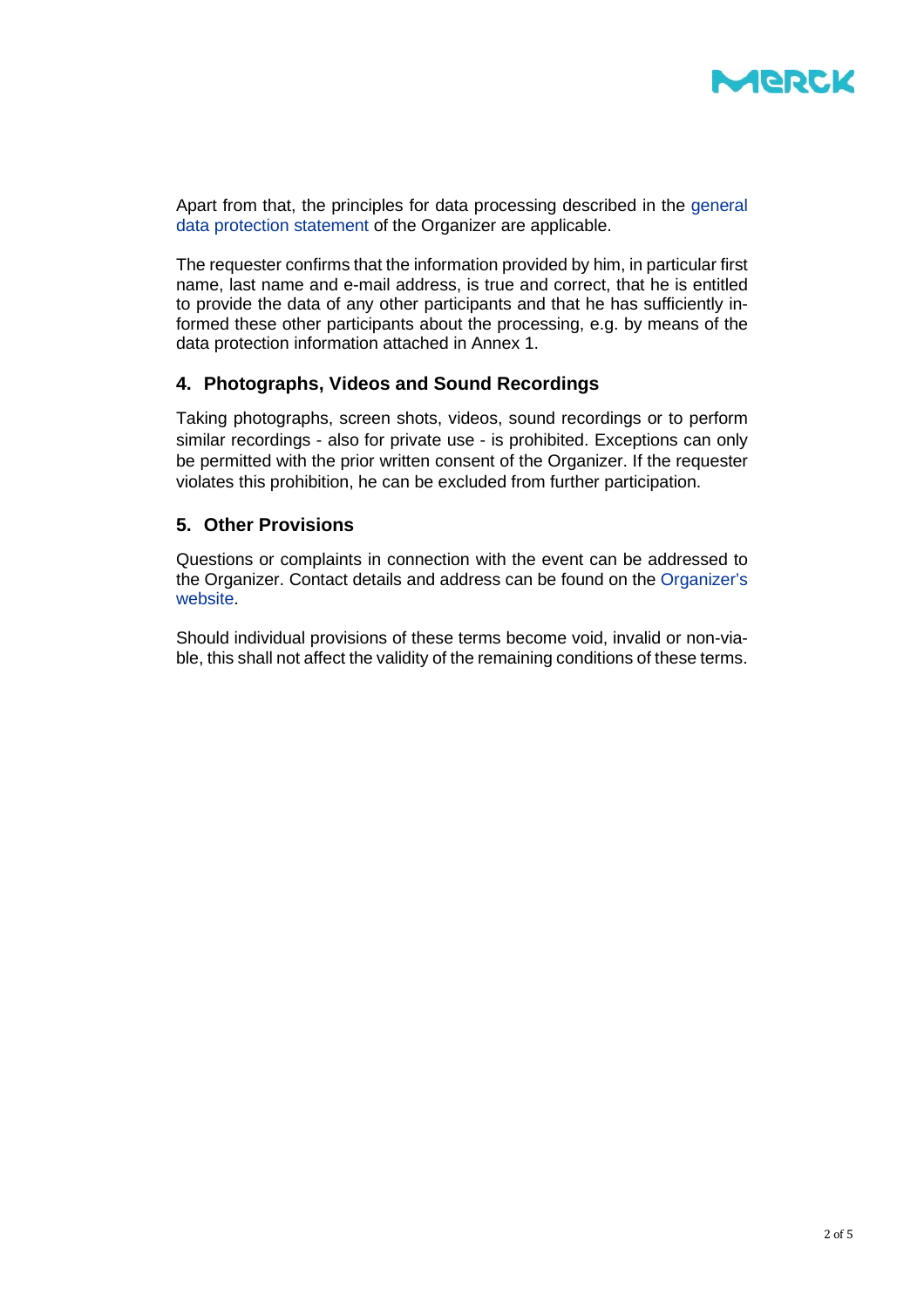

## **Annex 1 - Data Protection Information for Participants in a Factory Tour**

**Information obligations to participants in factory tours according to Art. 13 GDPR (collection of data from the data subject) and according to Art. 14 GDPR (registration by third parties).**

#### **I. Name and Contact Details of the Controller**

Responsible for the data processing is: Merck KGaA, Frankfurter Strasse 250, 64293 Darmstadt, Germany.

Contact data of the Group Data Privacy Officer: Merck KGaA, Group Data Privacy Officer Frankfurter Str. 250 64293 Darmstadt, Germany [privacy@merckgroup.com](mailto:privacy@merckgroup.com)

#### **II. Description of the Processing Activity**

The data protection information is provided in connection with your registration for a factory tour at Merck KGaA, Darmstadt, Germany.

## **III. Purposes and Legal Basis of the Processing**

Your data will be processed for the following purposes:

• Organization and realization of the event, e.g. to be able to offer the desired information and services within the scope of the plant tour

In addition we are processing your data for our following legitimate interests:

- Preparation of statistical evaluations and for the improvement of the event
- Prevention of abuse of our services

Legal basis of the processing is Art. 6 I lit. b GDPR or Art. 6 I lit. f GDPR.

We might be obligated to collect name, address, phone number of participants due to the Corona Contact and Operating Restrictions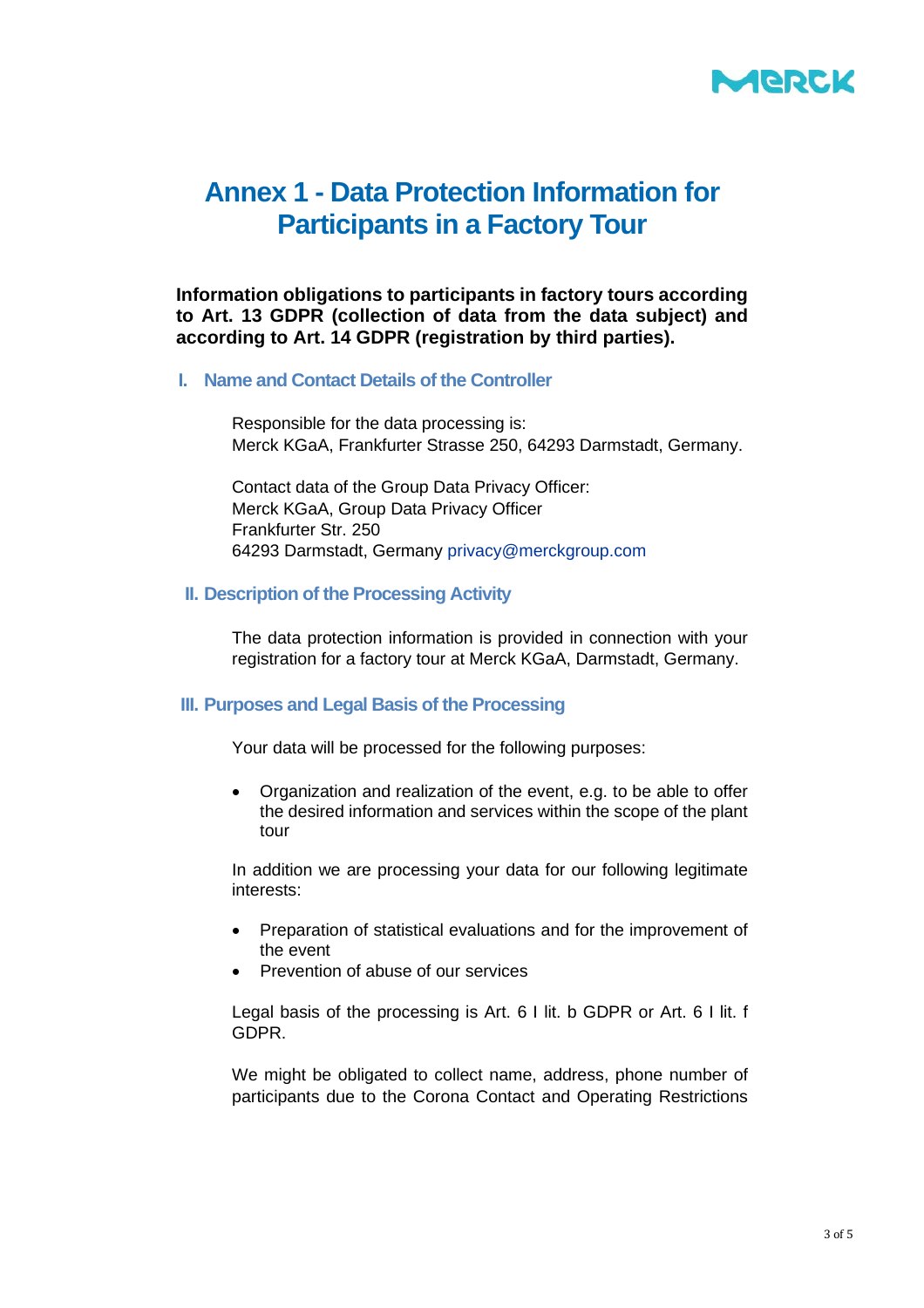

Regulation of the Hessian State Government. Legal Basis of the processing is Art. 6 I lit. c GDPR in connection with Corona-VO (Corona-Kontakt- und Betriebsbeschränkungsverordnung).

## **IV. Categories of Recipients of Personal Data and Transfer of Personal Data to a Third Country**

Your personal related data will be transferred to:

- Merck subsidiaries which require the data for the provision of contractual and legal obligations.
- External contractors which provide data processing services on our behalf (Art. 28 GDPR). This are for example organisations in the area of IT services, telecommunications, consulting, agencies. The data protection Beratung, Agenturen. The data protection regulations for the processing of personal data on behalf are observed.

Beyond this, we do not transfer personal related data to third parties, unless you have expressly consented, the transfer is clearly necessary to provide the requested service to you, or this is required by law. Beyond that, a transfer of your personal related data to a third country or an international organisation is not intended

#### **V. Duration of Storage of Personal Data**

We store your personal data for as long as it is legally required or necessary to provide the requested services or as specified in a corresponding consent. In addition, we store your personal data for our legitimate interest in preventing misuse, statistical evaluations and for maintaining a visitor history (legal basis: Art. 6 I lit. f GDPR). According to Art. 21 I GDPR you have the right to object to the use of your data (based on Art. 6 I f GDPR) with effect for the future by sending your objection to sitetours@merckgroup.com. We will keep the data until legitimate objection unless there are no overriding and legitimate reasons for the processing within the meaning of Art. 21 I GDPR.

#### **VI. Data Subject Rights**

According to the General Data Protection Regulation (GDPR) you have the following rights if the respective legal requirements are fulfilled:

The right to request information about the personal data stored about you (Art. 15 GDPR)